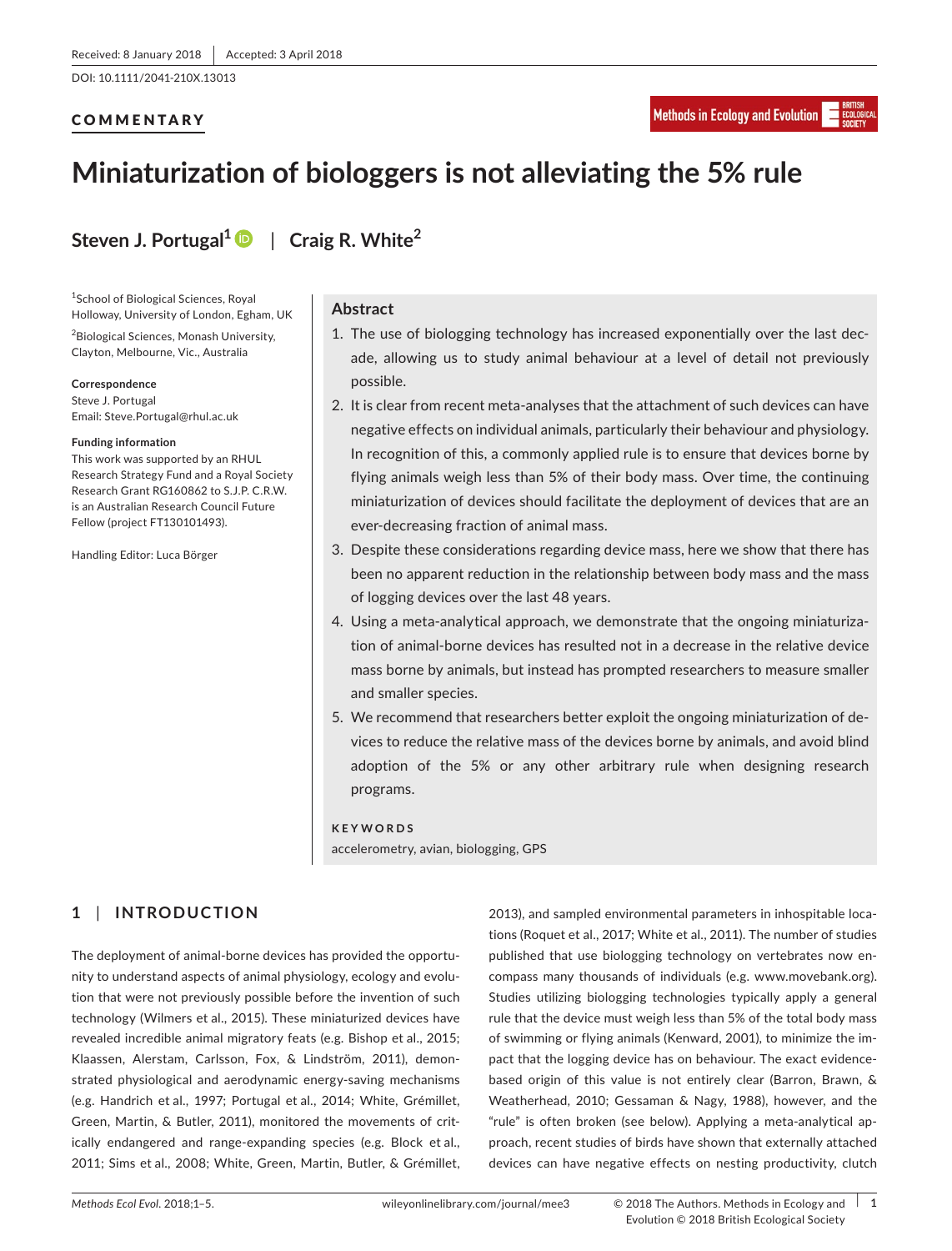size, offspring quality, flying ability, energy expenditure and survival rate (Barron et al., 2010; Bodey et al., 2017; White et al., 2013). In addition, the effects of logging devices may be exacerbated in volant and diving animals, where the devices create additional drag and thus increase the energetic costs of transport (White et al., 2013). There are, therefore, considerations to be taken into account when deploying biologging devices, particularly on free-roaming wild animals. Recently, Bodey et al. (2017) used a phylogenetically informed meta-analytical approach to reiterate significant negative effects of logger deployments on a variety of life-history traits in birds. Moreover, the authors demonstrated significant interactions between the effects of logger deployments on different traits, thus suggesting that there may be cumulative effects of logger deployments that will not be apparent in studies focusing on just one trait in isolation (Bodey et al., 2017). Given the conclusive nature of these studies (Barron et al., 2010; Bodey et al., 2017; White et al., 2013), it is clear that the miniaturization of biologgers is a technological step that needs continuing development. Here, we aimed to establish if there was a continuing trend over time for the miniaturization of biologging devices, to ameliorate any of the potential negative consequences of attaching logger devices—and their additional mass—to birds.

# **2** | **MATERIALS AND METHODS**

To investigate how loggers have changed in mass over time, particularly with respect to the device mass/animal body mass ratio, we deployed a meta-analytical approach based on a systematic search of the literature. Our goal was not to compile every study that made use of animal-borne devices, but to collect an unbiased sample of studies to quantify the size of devices deployed on birds and examine how this has changed through time. Data for the masses of devices borne by birds were compiled by expanding upon a previous meta-analyses of device impact (White et al., 2013). White et al. (2013) analysed data for 39 studies of 36 species, but their analysis was restricted to studies that quantified at least one effect of device carriage with a direction that could be unambiguously interpreted as detrimental, that provided data for groups with and without devices, and that provided both sample size and an estimate of variance (*SD*, *SEM* or 95% CI). For the present study, we followed the search methodology of White et al. (2013) to identify studies of device impact that reported the mass of the devices that were employed, the first year in which these devices were deployed, and also searched those studies that cite recent metaanalyses of device impact to identify more recent studies that satisfied the same criteria (Barron et al., 2010; White et al., 2013). We identified a total of 132 studies published from 1972 (Boag, 1972; Ramakka, 1972) to 2017 (Snijders et al., 2017), a substantial increase on the 89 studies considered by Barron et al. (2010) and the 39 studies considered by White et al. (2013). The earliest deployments began in 1968 (Johnson & Berner, 1980) and the latest began in 2013 (Blackburn et al., 2016; Chivers, Hatch, & Elliott, 2016).

Species names were checked against the taxonomic reference associated with the online tree of life (Hinchliff et al., 2015) using the rotl package (Michonneau, Brown, & Winter, 2016) of R (R Core Team 2016). Where no body mass was specified in a study from which device mass data were extracted, mean body masses were obtained from the CRC Handbook of Avian Body Masses (Dunning, 2007). In total, our database includes 202 records for 102 species (Table S1). Data for device mass, animal mass and relative device mass (= device mass divided by animal mass) were analysed using quantile regression implemented in the quantreg package (Koenker, 2016); data for device mass and animal mass were log transformed for analysis. Quantile regression fits were computed using the Barrodale and Roberts algorithm (Koenker & d'Orey, 1987, 1994). Significance of quantile regression parameter estimates was determined on the basis of 95% confidence intervals calculated based on inversion of a rank test (Koenker, 1994).

# **3** | **RESULTS AND DISCUSSION**

Our meta-analysis, using a quantile regression approach to test for temporal trends in the 0.75th and 0.25th quantiles, showed the 0.75th quantile exhibited no trend with deployment year for both device mass (Figure 1a) and body mass (Figure 1b). The 0.25th quantile decreased significantly with deployment year for both device mass (Figure 1a) and body mass (Figure 1b). These patterns in device size and body size combine such that there is no temporal trend in both the 0.75th and 0.25th quantiles of relative device mass (Figure 1c), especially if only deployments occurring after 1990 are considered. It is noteworthy, however, that small animals typically bear relatively heavier devices than large ones (Figure 1d), and the 0.25th and 0.75th quantiles for relative device mass both decrease significantly with deployment year if the relationship between relative device mass and  $log_{10}$ (body mass) is accounted for. These relationships are not significant if only those devices deployed since 1990 are considered, however. Thus, we conclude that the miniaturization of animal-borne devices initially resulted in a modest decrease in the relative device mass borne by animals, but over more recent decades, the continuing miniaturization has instead prompted researchers to measure smaller and smaller species. Such an outcome is effectively encouraged by blind adoption of the "5%" rule, or any other rule based on the ratio of device size to body mass, rather than guidelines based on empirical examination of the presence or absence of negative effects of device deployment determined for the species, device size and deployment duration required for a particular study.

Although the negative effects of animal instrumentation have been investigated for decades, meta-analyses suggest that researchers have become no better at reducing these effects with time (Barron et al., 2010; Bodey et al., 2017). Our data provide a possible explanation for this: there has been, at best, only a small reduction in the mean ratio of device mass to body mass over the last 44 years, and the ratio has now been approximately static for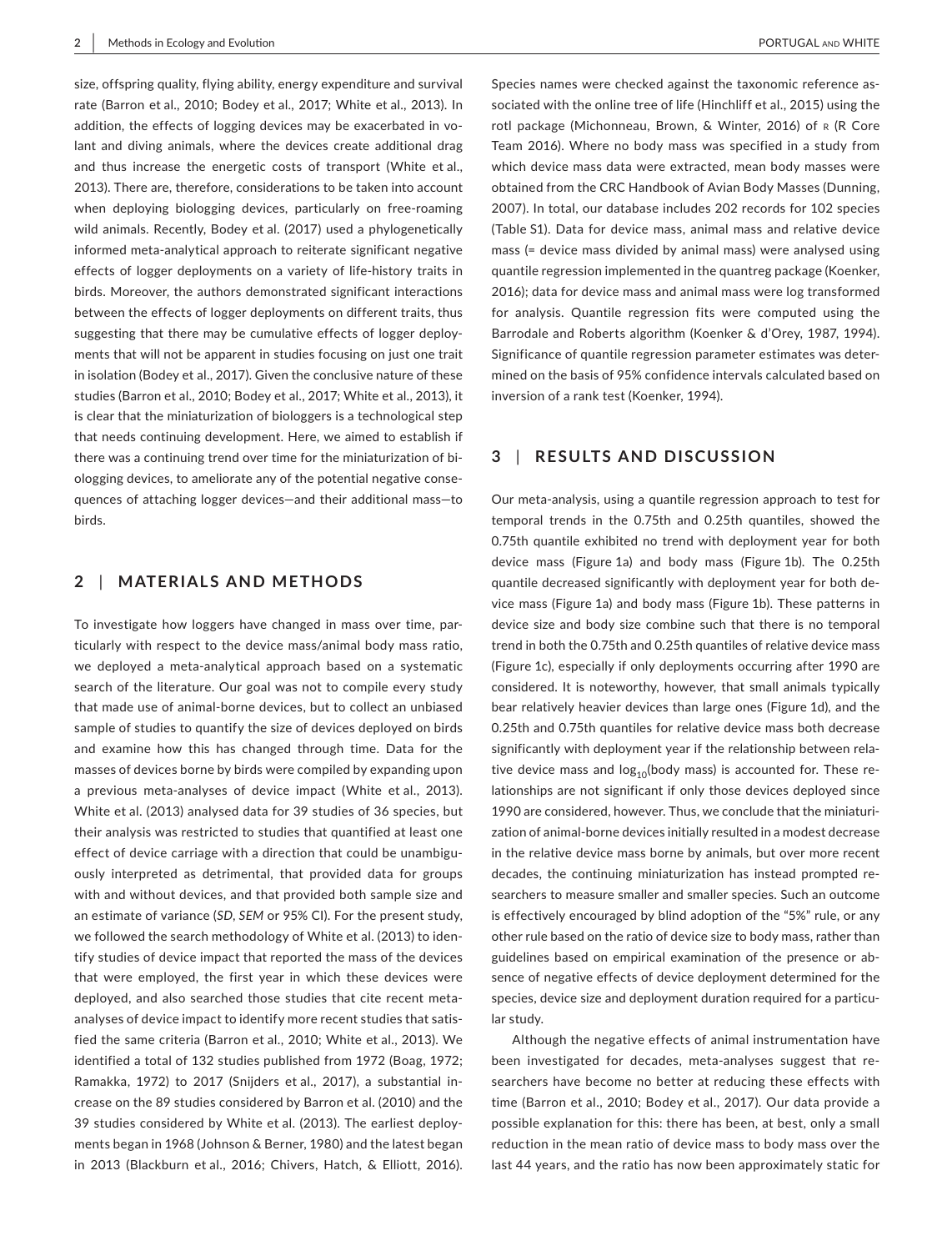

FIGURE 1 Temporal trends in (a) device mass, (b) body mass and (c) relative device mass (= device mass divided by body mass) for birds instrumented with a range of biotelemetry and biologging devices, and (d) the relationship between relative device mass and body mass. The solid lines in (a), (b) and (c) are the 0.75th and 0.25th quantile regressions; the 0.25th quantile regression is significant in both (a) and (b), whereas the 0.75th quantile regressions are not. The *y*-axis is a log scale, but the non-log-transformed values are shown. Both quantile regressions in (c) are not significant. The dashed and dotted lines in (c) correspond with devices weighing 5% and 3% of body mass,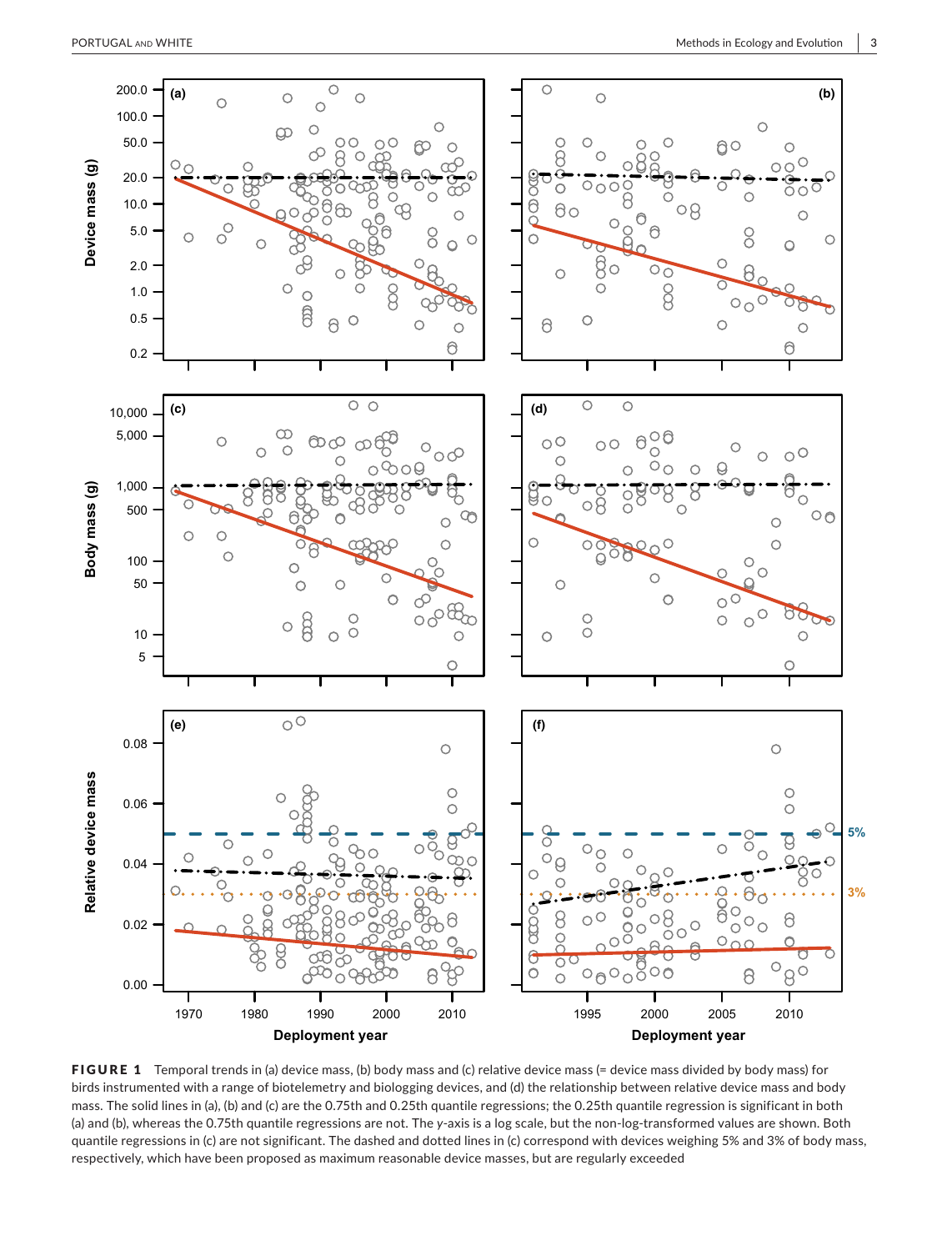





FIGURE 3 The relationship between device mass and body mass for birds instrumented with a range of biotelemetry and biologging devices, shown on a log scale with non-log transformed values plotted. The solid black is the scaling relationship between device mass (*D*) and body mass (*M*), *D* = 0.11 *M* 0.71. The dashed blue and dotted orange lines correspond with devices weighing 5% and 3% of body mass, respectively, which have been proposed as maximum reasonable device masses, but are regularly exceeded

decades (Figures 2 and 3). Biologging seems likely to become more widespread as device cost continues to decrease and the power of the approach becomes widely appreciated. Furthermore, it is likely that the implications for logger attachment will be greater for long-term deployments on wild birds, as opposed to shortduration (<1 day) deployments on captive animals. Based on these observations, we make two recommendations. (1) As a general principle, we encourage researchers to better exploit the ongoing miniaturization of devices to reduce the relative mass of the devices borne by animals. (2) We suggest that researchers make decisions about the appropriate size of device to be used for a particular species and deployment duration based on the findings of recent meta-analyses of device impact (Barron et al., 2010; Bodey et al., 2017; White et al., 2013) or based on empirical examination of device impact, rather than by strict adoption of the 5% or any other arbitrary rule.

#### **ACKNOWLEDGEMENTS**

We are grateful to Candice Bywater for assistance in locating relevant literature and extracting data and to two reviewers for their helpful and constructive comments on an earlier version of the manuscript.

## **CONFLICT OF INTERESTS**

We have no competing interests.

#### **AUTHORS' CONTRIBUTIONS**

Conceptualization, S.J.P. and C.R.W.; formal analysis, C.R.W.; resources, S.J.P. and C.R.W., writing, S.J.P. and C.R.W.

#### **DATA ACCESSIBILITY**

All data are available in the manuscript and Supporting Information and are deposited in the Dryad Digital Repository [\(https://doi.](https://doi.org/10.5061/dryad.jt48n1c) [org/10.5061/dryad.jt48n1c](https://doi.org/10.5061/dryad.jt48n1c)) (Portugal & White, 2018).

# **ORCID**

*Steven J. Portuga[l](http://orcid.org/0000-0002-2438-2352)* <http://orcid.org/0000-0002-2438-2352>

#### **REFERENCES**

- Barron, D. G., Brawn, J. D., & Weatherhead, P. J. (2010). Meta-analysis of transmitter effects on avian behaviour and ecology. *Methods in Ecology and Evolution*, *1*, 180–187.
- Bishop, C. M., Spivey, R. J., Hawkes, L. A., Batbayar, N., Chua, B., Frappell, P. B., … Butler, P. J. (2015). The roller coaster flight strategy of barheaded geese conserves energy during Himalayan migrations. *Science*, *347*, 250–254.
- Blackburn, E., Burgess, M., Freeman, B., Risely, A., Izang, A., Ivande, S., … Cresswell, W. (2016). An experimental evaluation of the effects of geolocator design and attachment method on between-year survival on whinchats Saxicola rubetra. *Journal of Avian Biology*, *47*, 530–539.